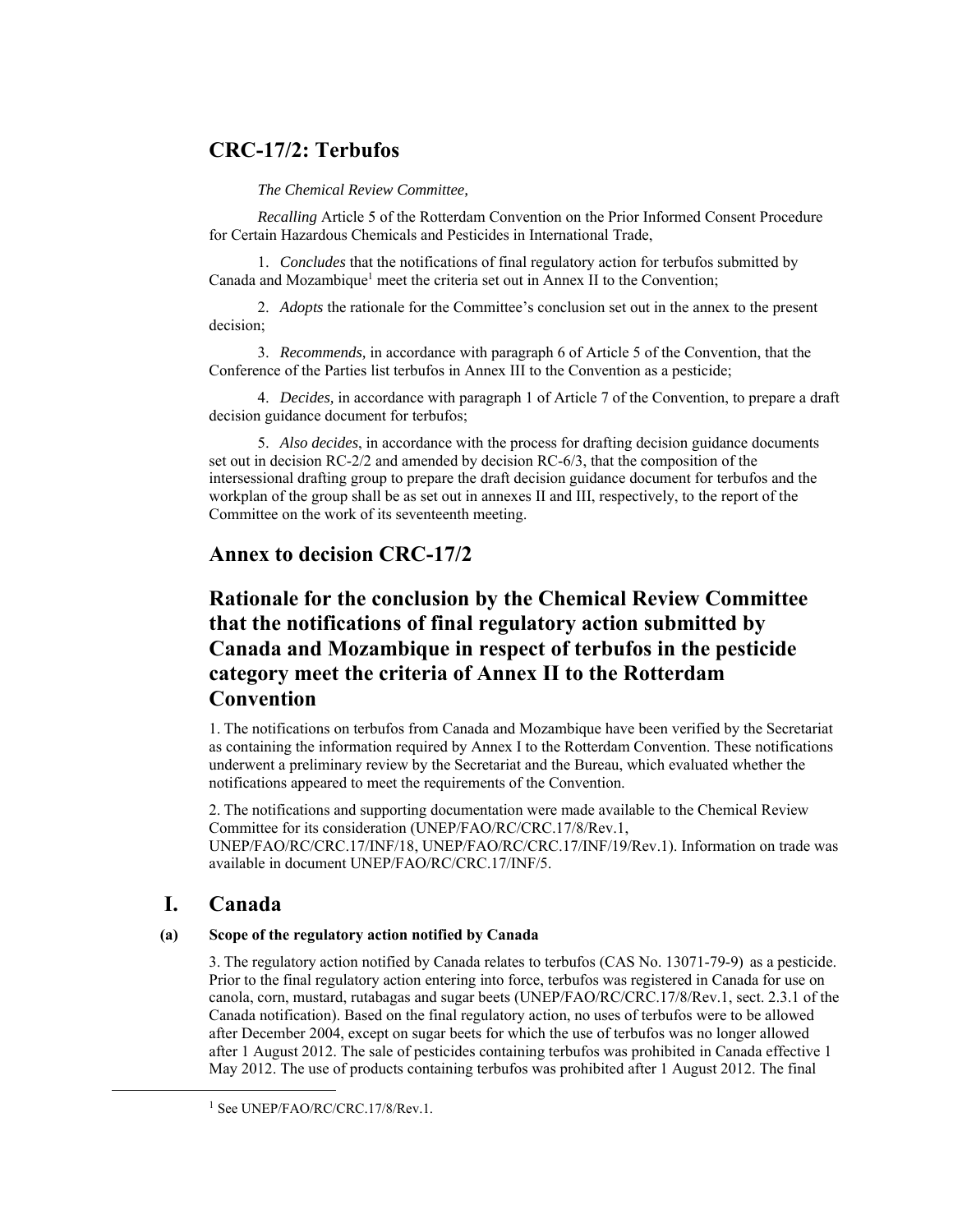regulatory action was taken as a result of the unacceptable risk to the environment posed by the registered uses of pesticides containing terbufos in Canada (UNEP/FAO/RC/CRC.17/8/Rev.1, sects. 2.2.1 and 2.2.3 of the Canada notification).

4. The notification was found to meet the information requirements of Annex I.

#### **(b) Annex II paragraph (a) criterion**

*(a) Confirm that the final regulatory action has been taken in order to protect human health or the environment;* 

5. The Committee confirms that the regulatory action was taken to reduce the risk from terbufos to the environment (UNEP/FAO/RC/CRC.17/8/Rev.1, sect. 2.4.2.2 of the Canada notification).

6. According to the evaluation related to the environment based on the available toxicity data the following concerns were identified:

(a) Risk from exposure to terbufos is classified as high to extremely high for aquatic organisms and in most cases high to extremely high for birds;

(b) Risk to mammals is classified as low for large mammals to high for small mammals;

(c) High risk of terbufos on non-target species has been documented by incident reports of adverse effects.

7. The Committee therefore concludes that the final regulatory action was taken in order to protect the environment and that the Annex II, paragraph (a), criterion is met.

#### **(c) Annex II paragraph (b) criteria**

*(b) Establish that the final regulatory action has been taken as a consequence of a risk evaluation. This evaluation shall be based on a review of scientific data in the context of the conditions prevailing in the Party in question. For this purpose, the documentation provided shall demonstrate that:* 

- *(i) Data have been generated according to scientifically recognized methods;*
- *(ii) Data reviews have been performed and documented according to generally recognized scientific principles and procedures;*

8. The notification indicates that the final regulatory action is based on a risk evaluation. In the notification, reference is made to the following documents, provided as supporting documentation in UNEP/FAO/RC/CRC.17/INF/19/Rev.1:

(a) Pest Management Regulatory Agency, Health Canada, "Proposed acceptability for continuing registration (PACR 2003-02): Re-evaluation of terbufos" (24 January 2003);

(b) Pest Management Regulatory Agency, Health Canada, "Re-evaluation decision document (RRD 2004-04): Re-evaluation of terbufos" (23 March 2004);

(c) Pest Management Regulatory Agency, Health Canada, "Re-evaluation note REV2008-06: Update on the use of terbufos on sugar beets" (26 March 2008);

(d) Pest Management Regulatory Agency, Health Canada, "Pest control products sales report for 2011" (2011);

(e) Colin Macbean, *The pesticide manual: a world compendium*, sixteenth edition (excerpt) (British Crop Protection Council, 2012).

9. A re-evaluation of the active ingredient terbufos and its end-use products for use on canola, corn, mustard and rutabagas was conducted under the authority of Section 19 of the Canadian Pest Control Products Regulations.

10. The Proposed Acceptability for Continuing Registration (PACR 2003-02) document includes a human health assessment, an environmental assessment and information on the value of terbufos to pest management in Canada. This document specifies that the toxicology database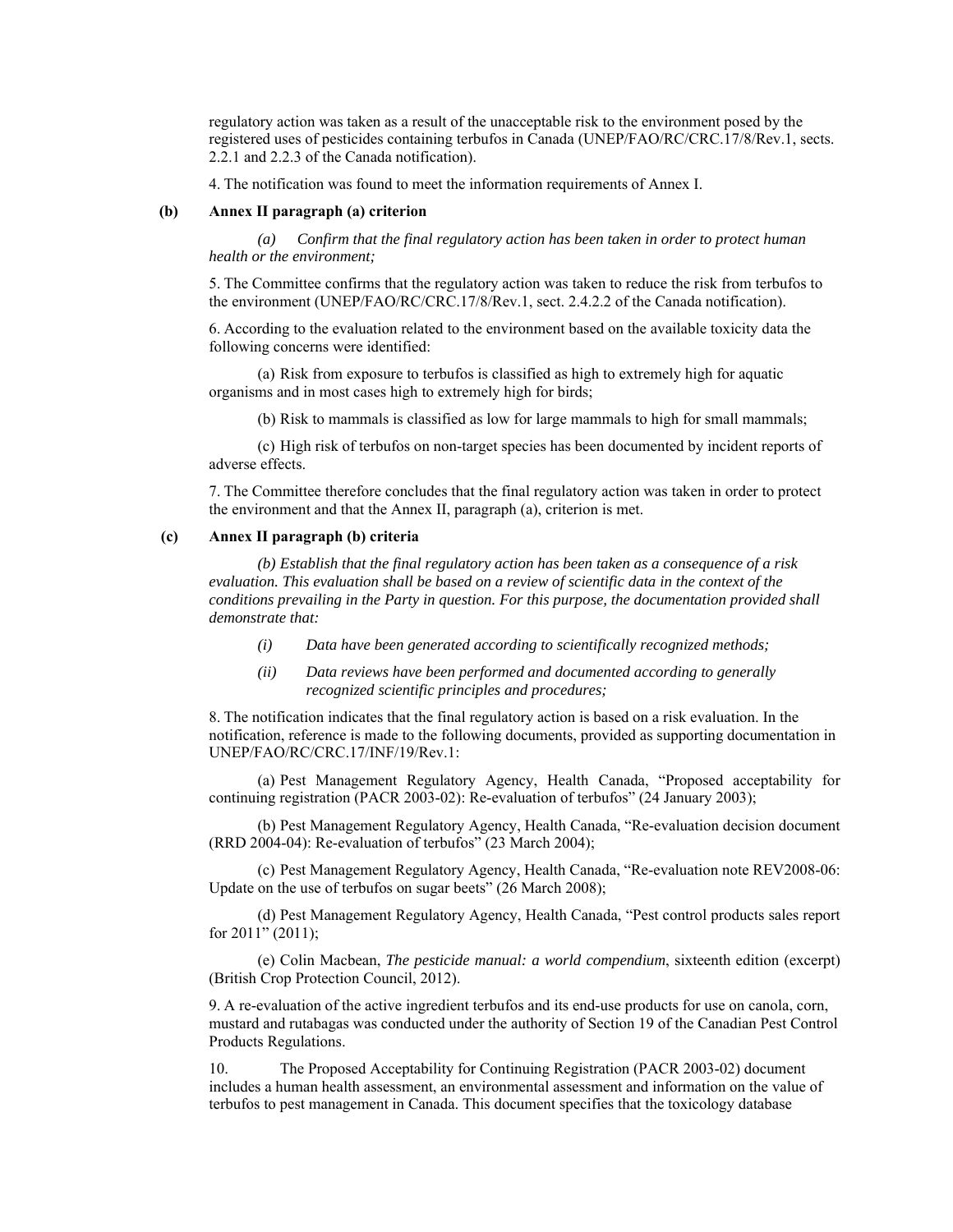considered for terbufos is primarily based on studies available from the registrant. Data include toxicity end points, no observed adverse effect level (NOAEL), acute reference dose (ARfD), acceptable daily intake (ADI) determinations and comparison to expected exposure of humans. With regard to human health, occupational, dietary and aggregate (exposures from food and drinking water) risk assessments were conducted. A deterministic assessment of the environmental risks of pest control products was also conducted. Environmental risk was characterized by the quotient method, which uses the ratio of the estimated environmental concentrations to the end point of concern for effects on non-target organisms. Quotient values less than one are considered indicative of a low hazard to non-target organisms, whereas values greater than one are considered to indicate that some degree of hazard exists for effects on non-target organisms. The risk assessments were also subject to a 60-day public consultation period to allow interested parties an opportunity to provide input into the re-evaluation decision.

11. The data included in the notification and supporting documentation are considered to be scientifically sound and generated according to scientifically recognized methods and data reviews are considered to have been performed and documented according to generally recognized scientific principles and procedures.

12. The Committee confirms that the criteria in paragraph (b) (i) and (ii) of Annex II are met.

#### *(iii) The final regulatory action was based on a risk evaluation involving prevailing conditions within the Party taking the action;*

13. The final regulatory action to ban terbufos and its associated end-use products in Canada was based on a risk evaluation and is relevant to the environment. The conditions of use within Canada, including the registered uses, application rates and agricultural practices, have been taken into account in the risk assessments. The Canadian Pest Management Regulatory Agency's (PMRA) re-evaluation decision was based on the evaluation of the registered uses in Canada.

14. At the time of the regulatory action, terbufos products were registered in Canada and sold as a granular soil insecticide and nematicide for use on canola, corn, mustard, rutabagas and sugar beets. Terbufos has systemic and contact activity on insects. Like other organophosphates, terbufos inhibits acetylcholinesterase enzyme, interrupting the transmission of nerve impulses (UNEP/FAO/RC/CRC.17/8/Rev.1, sect. 2.3.1 of the Canada notification, and UNEP/FAO/RC/CRC.17/INF/19/Rev.1, annex, sect. 1, "Proposed acceptability for continuing registration (PACR 2003-02)").

15. Terbufos has low solubility in water and has moderate volatility potential from moist soil or water surfaces. n-octanol-water partition coefficients indicate potential for a bioaccumulation of the parent compound and limited bioaccumulation potential for terbufos sulfone or terbufos sulfoxide. Bioconcentration studies with fish indicate a potential for bioconcentration.

16. Terbufos is susceptible to transformation by both abiotic and biotic processes. Hydrolysis appears to be a major abiotic transformation route for parent terbufos. Hydrolysis of terbufos sulfoxide and terbufos sulfone is pH dependent and is slower than for the parent compound. The major route for biotic transformation is aerobic biotransformation with terbufos sulfoxide, terbufos sulfone and  $CO<sub>2</sub>$  as the major transformation products. Based on available data, terbufos will be slightly to moderately persistent in terrestrial soil systems depending on temperature and soil conditions.

17. PMRA has identified extremely high hazards to terrestrial organisms resulting from all currently registered uses of terbufos. This assessment is supported by reports of incidents in Canada and the United States.

18. PMRA has identified extremely high hazards to aquatic organisms resulting from all currently registered uses of terbufos. This assessment is supported by reports of incidents of adverse effects in the United States. Similar effects may have occurred in Canada, but there is no equivalent reporting system.

19. Risk quotients determined for applications of the end-use terbufos formulations Counter 5-G and Counter 15-G indicate risks for all groups of organisms (i.e., birds, mammals, fish and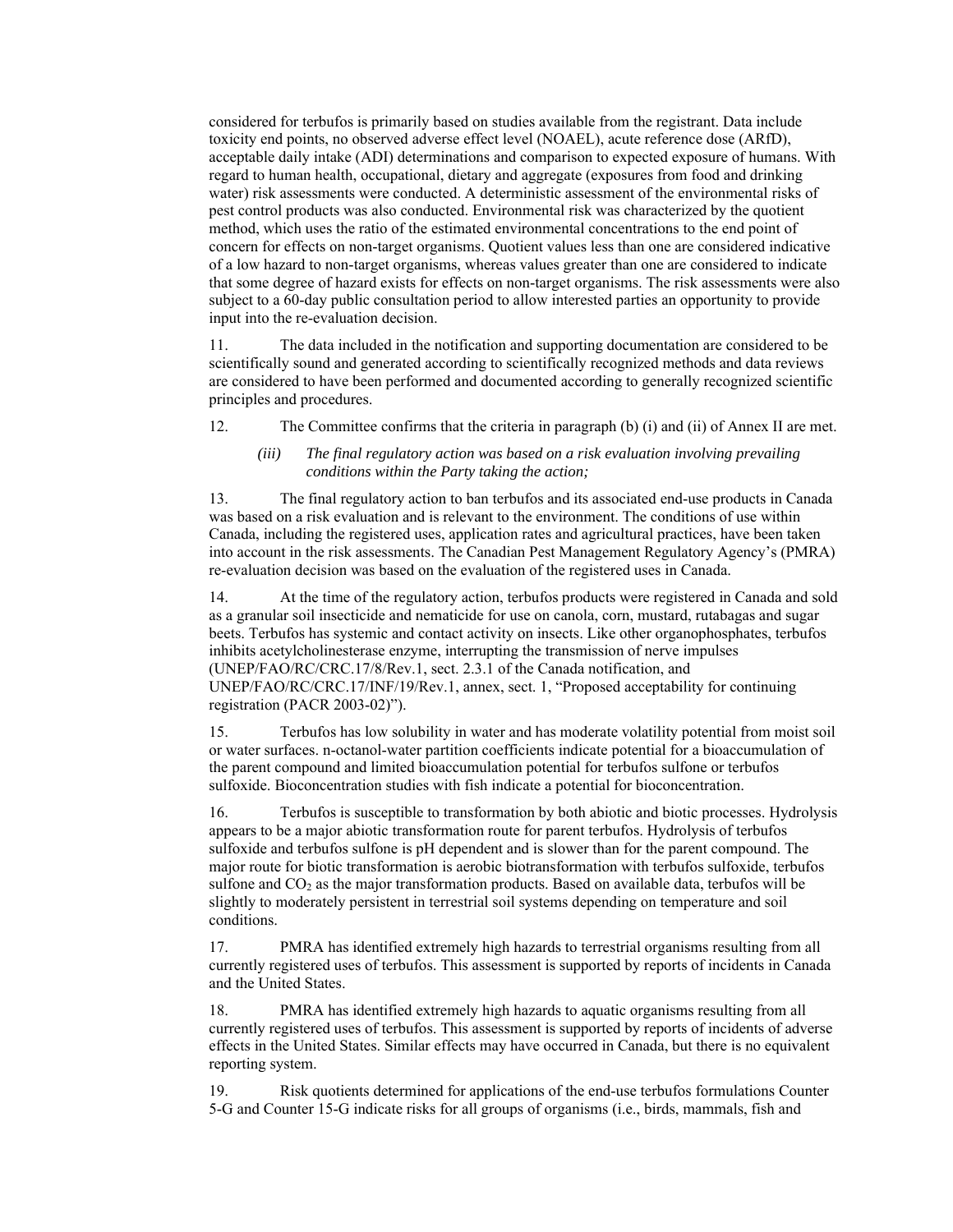aquatic invertebrates) for all application scenarios. Based on the available toxicity data, risk is classified as high to extremely high for aquatic organisms and in most cases high to extremely high for birds. Similarly, risk to mammals is classified from low for large mammals to high for small mammals (UNEP/FAO/RC/CRC.17/8/Rev.1, sect. 3.2.3 of the Canada notification).

20. The Committee therefore confirms that the criterion in paragraph (b) (iii) of Annex II is met.

21. The Committee confirms that the criteria of paragraph (b) of Annex II are met.

#### **(d) Annex II paragraph (c) criteria**

*(c) Consider whether the final regulatory action provides a sufficiently broad basis to merit listing of the chemical in Annex III, by taking into account:* 

*(i) Whether the final regulatory action led, or would be expected to lead, to a significant decrease in the quantity of the chemical used or the number of its uses;* 

22. The estimated quantity of terbufos produced, imported and exported from Canada prior to the regulatory action was not provided. The quantity of the active ingredient terbufos used in 2011, the year prior to the ban on terbufos entering into force, was reported to be less than 50,000 kg (UNEP/FAO/RC/CRC.17/8/Rev.1, sect. 2.5.1 of the Canada notification).

23. The final regulatory action phased out all uses of terbufos as a pest control product in Canada in 2012 (UNEP/FAO/RC/CRC.17/8/Rev.1, sect. 2.2.1 of the Canada notification) and it is therefore expected that any quantity used as a pest control product will be reduced to zero.

- 24. The Committee therefore confirms that the criterion in paragraph (c) (i) is met.
	- *(ii) Whether the final regulatory action led to an actual reduction of risk or would be expected to result in a significant reduction of risk for human health or the environment of the Party that submitted the notification;*

25. According to the notification, preventing the use of terbufos protects the environment and non-target organisms from the risk of exposure, and therefore the expected outcome of the final regulatory action is a reduction of risk for the environment from the use of plant protection products containing terbufos (UNEP/FAO/RC/CRC.17/8/Rev.1, sect. 2.4.2.2 of the Canada notification).

26. The phase-out of all uses of terbufos on 1 August 2012 is expected to have led to a significant reduction in the quantity of the chemical used in Canada and it is therefore expected that the risk to the environment has been significantly reduced.

- 27. The Committee confirms that the criterion in paragraph (c) (ii) is met.
	- *(iii) Whether the considerations that led to the final regulatory action being taken are applicable only in a limited geographical area or in other limited circumstances;*

28. Risks associated with end-use terbufos formulations have been identified for all groups of organisms (i.e., birds, mammals, fish and aquatic invertebrates) for all application scenarios.

29. The notification states that environmental risks posed by terbufos are likely to be relevant in countries with similar terbufos use patterns (UNEP/FAO/RC/CRC.17/8/Rev.1, sect. 2.5.2 of the Canada notification).

30. The Committee therefore confirms that the criterion in paragraph (c) (iii) is met.

*(iv) Whether there is evidence of ongoing international trade in the chemical;* 

31. In response to the Secretariat's request to provide information on ongoing international trade in candidate chemicals for the seventeenth meeting of the Chemical Review Committee, CropLife International confirmed ongoing international trade in terbufos by companies that are not members of CropLife International (UNEP/FAO/RC/CRC.17/INF/5).

32. The Committee therefore confirms that the criterion in paragraph (c) (iv) is met.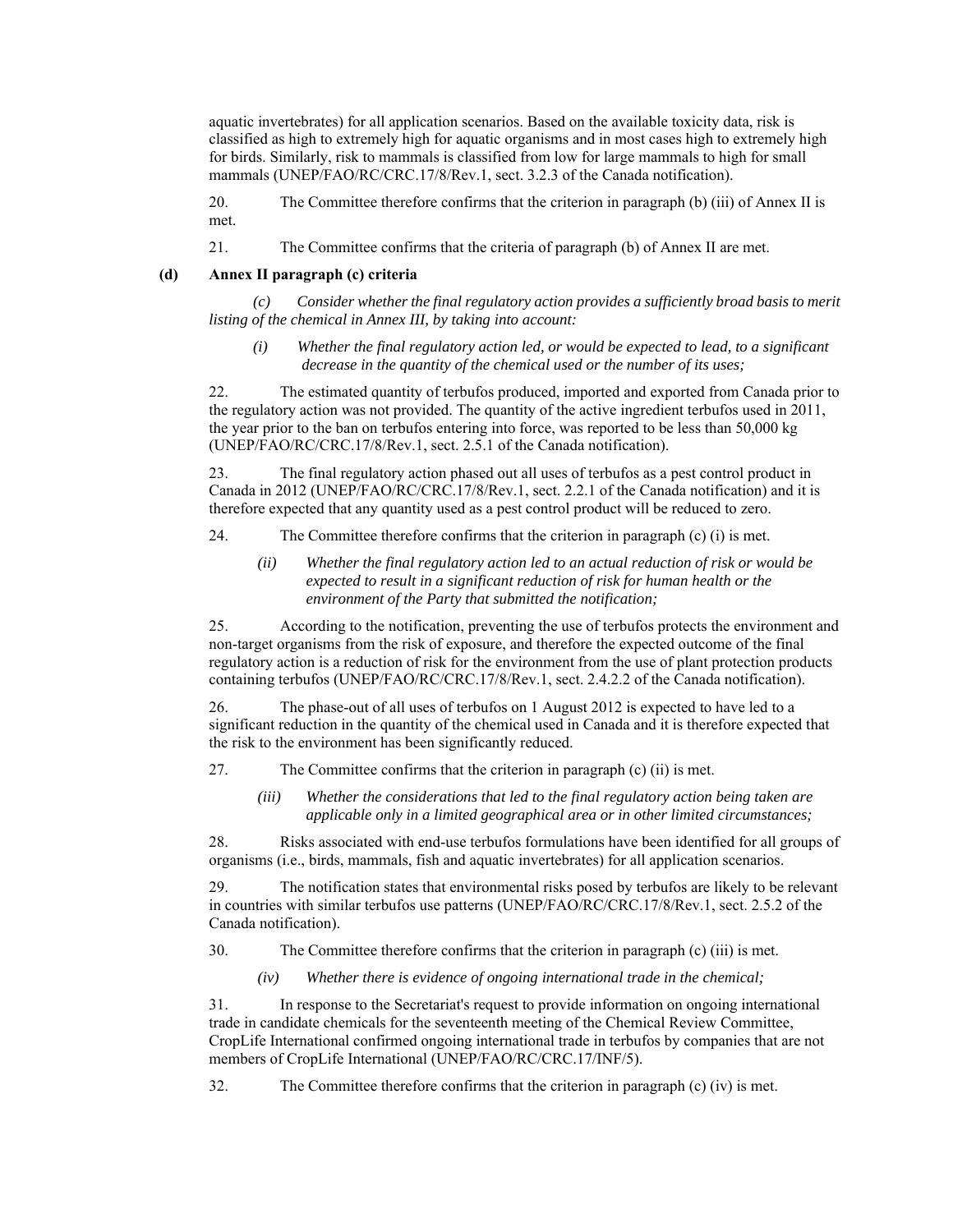33. The Committee confirms that the criteria of paragraph (c) of Annex II are met.

#### **(e) Annex II paragraph (d) criterion**

*(d) Take into account that intentional misuse is not in itself an adequate reason to list a chemical in Annex III.* 

34. There is no indication in the notification that concerns over intentional misuse prompted the regulatory action.

35. On the basis of the above point, the Committee confirms that the criterion in paragraph (d) of Annex II is met.

#### **(f) Conclusion**

36. The Committee concludes that the notification of final regulatory action by Canada meets the criteria set out in Annex II to the Convention.

### **II. Mozambique**

#### **(a) Scope of the regulatory action notified by Mozambique**

37. The regulatory action notified by Mozambique relates to terbufos (CAS No. 13071-79-9) as a pesticide. Prior to the final regulatory action entering into force, terbufos was registered in Mozambique as an insecticide to be used on maize, sorghum, potato and beans (UNEP/FAO/RC/CRC.17/8/Rev.1, sect. 2.3.1 of the Mozambique notification).

38. Terbufos was banned by the National Directorate of Agrarian Services from further import and use in Mozambique by decision Nr 001/DNSA/2014. The regulatory action entered into force on 15 July 2014. The ban of all uses and the cancellation of the products containing terbufos in the country were decided due to the toxic nature and hazardous properties of this active substance which, combined with improper use in the country due to the local specific conditions of use, can harm human and animal health.

39. The decision to ban the registration of terbufos was taken as the last step in the project on reducing risks of HHPs which identified HHPs and other pesticides that are registered in Mozambique. After consultations with different actors (public sector, private sector, civil society and others), the cancellation of registrations and the consequent ban and non-approval of the use of terbufos in Mozambique was approved (UNEP/FAO/RC/CRC.17/8/Rev.1, sects. 2.2.1 and 2.2.3 of the Mozambique notification).

40. The notification was found to meet the information requirements of Annex I.

#### **(b) Annex II paragraph (a) criterion**

*(a) Confirm that the final regulatory action has been taken in order to protect human health or the environment;* 

41. The Committee confirms that the regulatory action was taken to reduce the risk from terbufos to human health (UNEP/FAO/RC/CRC.17/8/Rev.1, sect. 2.4.2.1 of the Mozambique notification).

42. The notification states that the ban of all uses and the cancellation of the products containing terbufos in Mozambique were decided based on the toxic nature and hazardous properties of this active substance which, combined with improper use in the country due to the local specific conditions of use, can harm human and animal health.

43. The notification refers to a consultancy report entitled "Reducing risks of highly hazardous pesticides in Mozambique: Step 1 – Shortlisting highly hazardous pesticides" (Come and van der Valk, 2014), which identified the terbufos formulation as extremely hazardous (class Ia) according to the FAO/WHO JMPM criteria for HHPs based on the WHO Recommended Classification of Pesticides by Hazard.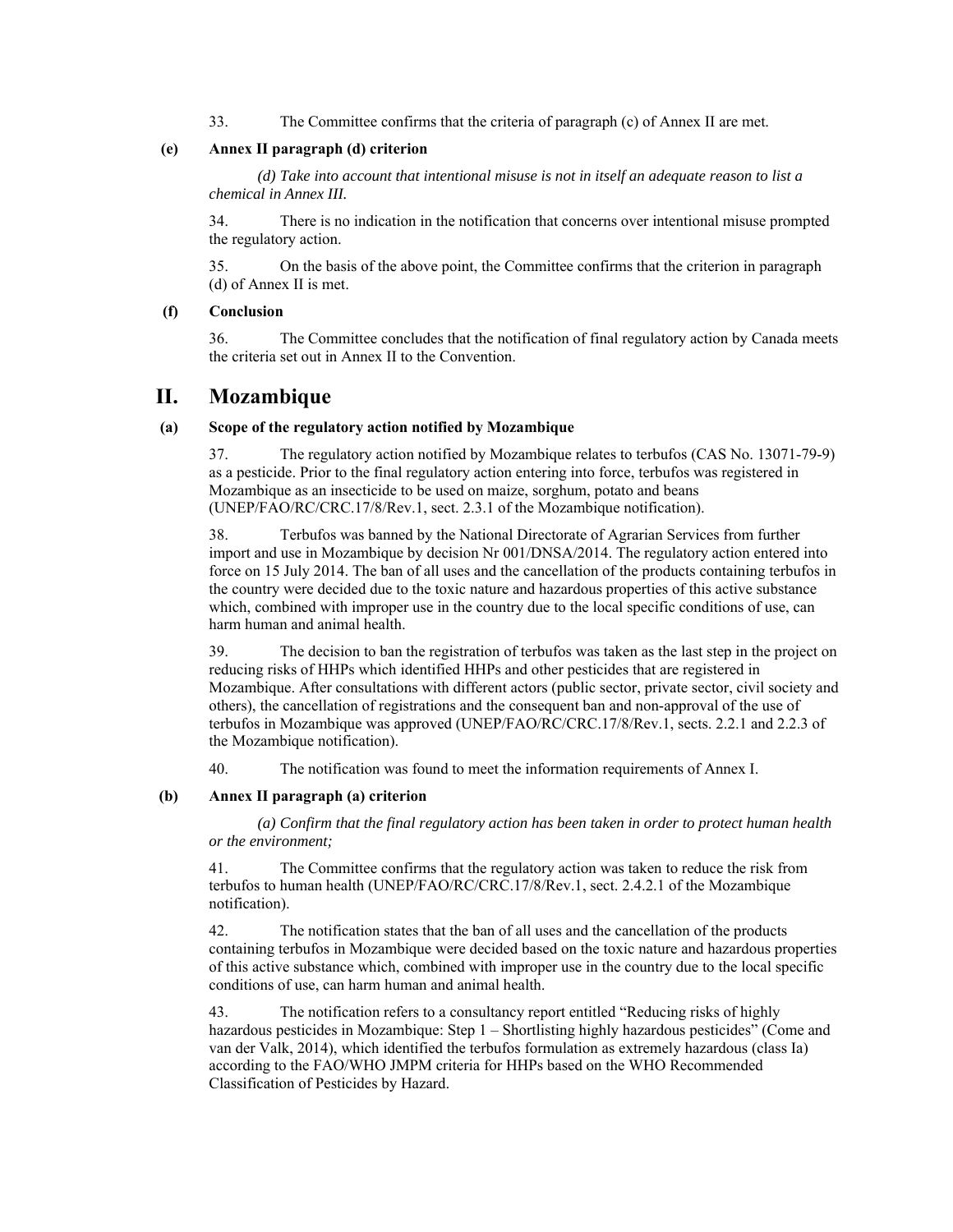44. The results of a survey conducted among 325 subsistence farmers in Mozambique showed that the use of pesticides in general, and of HHPs in particular, was likely to result in excessive exposure of farmers. Therefore, the enforcement of risk mitigation measures that depended solely on wearing the appropriate PPE under the local conditions of use would be difficult and unlikely to produce results.

45. Terbufos and the products containing this active ingredient were considered harmful to human health under the local conditions of use in Mozambique requiring risk mitigation measures. The decision to cancel the registration of terbufos was taken as the last step in the project on reducing the risks of HHPs. The expected effect of the final regulatory action was reducing the risk posed by the use of terbufos in Mozambique in the context of human health (UNEP/FAO/RC/CRC.17/8/Rev.1, sects. 2.2.1 and 2.4.2.1 of the Mozambique notification).

46. The Committee therefore confirms that the criterion in paragraph (a) of Annex II is met.

#### **(c) Annex II paragraph (b) criteria**

*(b) Establish that the final regulatory action has been taken as a consequence of a risk evaluation. This evaluation shall be based on a review of scientific data in the context of the conditions prevailing in the Party in question. For this purpose, the documentation provided shall demonstrate that:* 

- *(i) Data have been generated according to scientifically recognized methods;*
- *(ii) Data reviews have been performed and documented according to generally recognized scientific principles and procedures;*

47. The notification refers to the following consultancy reports, based on international assessments and property data, and the following meeting report:

(a) A.M. Come and H. van der Valk, "Reducing risks of highly hazardous pesticides in Mozambique: Step 1 – Shortlisting highly hazardous pesticides", consultancy report undertaken under project EP/MOZ/101/UEP (2014);

(b) A.M. Come and others, "Reducing risks of highly hazardous pesticides in Mozambique: Step 2 – Survey of pesticide use practices in selected cropping systems", consultancy report undertaken under project EP/MOZ/101/UEP (2014);

(c) FAO/WHO, "Report of the second Joint Meeting on Pesticide Management and the fourth session of the FAO Panel of Experts on Pesticide Management" (pp. 14–18), Geneva (2008). Available at:

www.fao.org/fileadmin/templates/agphome/documents/Pests\_Pesticides/Code/Report.pdf;

(d) J. Lahr, R. Kruijne and J. Groenwold, "Hazards of pesticides imported into Mozambique, 2002–2011", Alterra Wageningen University and Research Centre (2014).

48. The ultimate goal of the project was to develop and implement an HHP risk reduction action plan for the most dangerous pesticides and use situations, resulting over time in the implementation of a variety of risk reduction measures based on a review of use conditions (UNEP/FAO/RC/CRC.17/8/Rev.1, sects. 2.4 and 2.4.1 of the Mozambique notification).

49. The decision to cancel the registration of terbufos was taken as the last step in the project on reducing the risks of HHPs. The ban of all uses and the cancellation of the products containing terbufos in the country (decision Nr 001/DNSA/2014) were decided due to the toxic nature and hazardous properties of this active substance which, combined with improper use in the country due to the local specific conditions of use, can harm human and animal health

(UNEP/FAO/RC/CRC.17/8/Rev.1, sects. 2.2.1 and 2.4.2.1 of the Mozambique notification).

The supporting documentation (UNEP/FAO/RC/CRC.17/INF/18) also includes the following documents referenced in the notification:

(a) University of Hertfordshire, "Terbufos", Pesticides Properties Database. Available at: https://sitem.herts.ac.uk/aeru/ppdb/en/Reports/621.htm;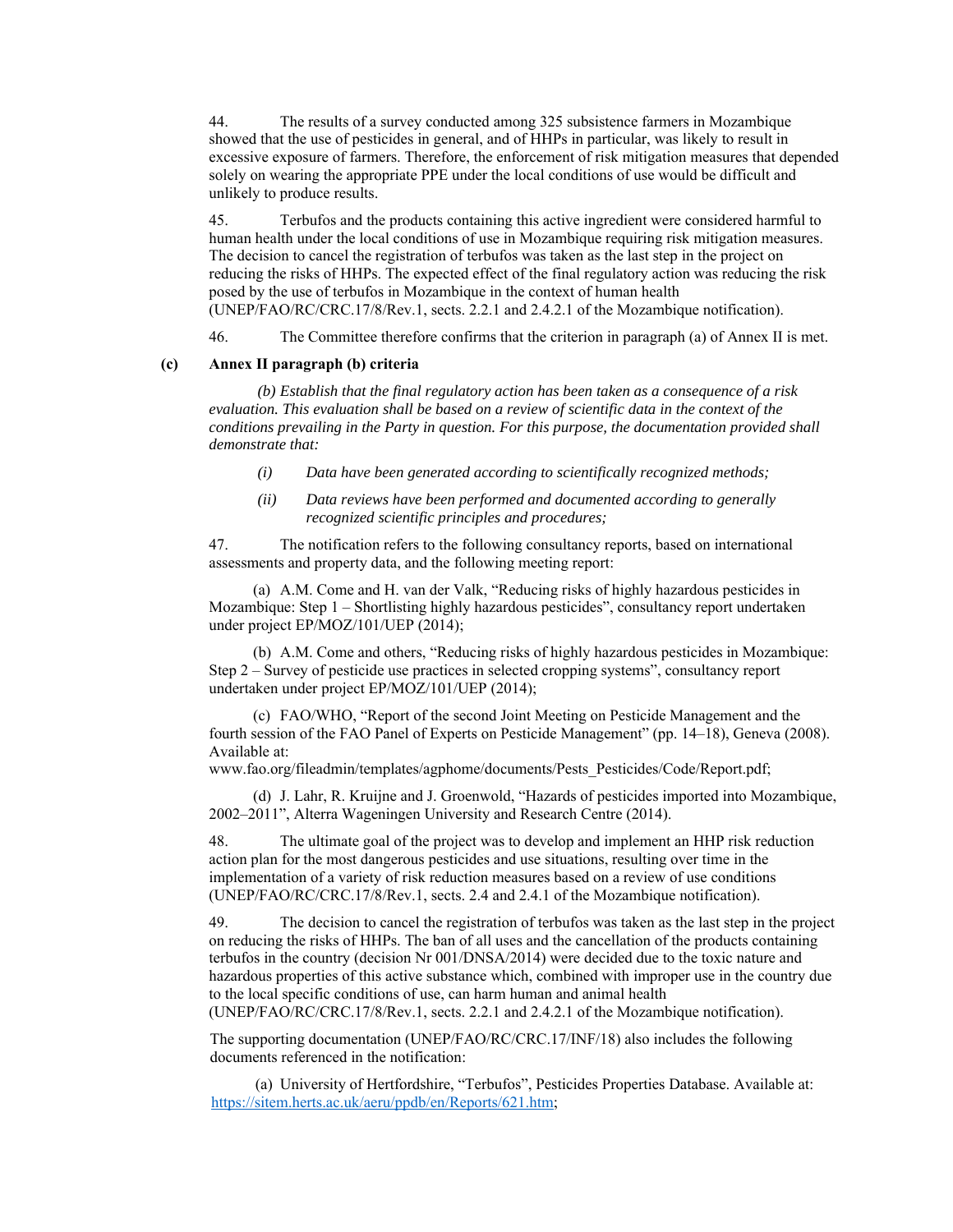(b) FAO/WHO JMPM, "Terbufos evaluation" (2005). Available at: www.fao.org/fileadmin/templates/agphome/documents/Pests\_Pesticides/JMPR/Evaluation05/2005\_ Terbufos1.pdf;

(c) International Programme on Chemical Safety, "Pesticide residues in food – 2003 – Joint FAO/WHO Meeting on Pesticide Residues – Terbufos – Toxicological studies", Internationally Peer Reviewed Chemical Safety Information. Available at: www.inchem.org/documents/jmpr/jmpmono/v2003pr13.htm#tox.

50. The available consultancy reports and hazard assessment criteria by the FAO/WHO international panel are considered scientifically sound and generated according to scientifically recognized methods and reported according to generally recognized scientific principles and procedures.

51. The available reports developed under the project on reducing risks of HHPs in Mozambique and included in the supporting documentation provide detailed methodology that specifies that internationally recognized criteria established by the FAO/WHO JMPM for the identification of HHPs were used to identify terbufos (UNEP/FAO/RC/CRC.17/INF/18, p.15). Also, the report on the survey of pesticide use practices in selected cropping systems indicates that survey design was informed by reviews of various existing pesticide use or exposure surveys conducted under WHO and the Rotterdam Convention, as well as general FAO guidance on the development of this type of questionnaire. Interviewers were also trained in survey techniques (UNEP/FAO/RC/CRC.17/INF/18, pp. 57 and 58).

52. The data included in the notification and supporting documentation are considered to be scientifically sound and generated according to scientifically recognized methods and data reviews are considered to have been performed and documented according to generally recognized scientific principles and procedures.

53. The Committee therefore confirms that the criteria in paragraph (b) (i) and (ii) of Annex II are met.

#### *(iii) The final regulatory action was based on a risk evaluation involving prevailing conditions within the Party taking the action;*

54. The notification states that the final regulatory action was based on a risk or hazard evaluation involving the prevailing conditions within the Party in order to protect human health (UNEP/FAO/RC/CRC.17/8/Rev.1, sect. 2.4 of the Mozambique notification). With the goal of reducing the greatest risks associated with pesticide use in Mozambique, the project on reducing risks of highly hazardous pesticides in Mozambique was initiated by the Government of Mozambique, with the technical support of the FAO Pesticide Management Unit, and funded by the SAICM Quick Start Programme Trust Fund. Its ultimate goal was to develop and implement an HHP risk reduction action plan in Mozambique for the most dangerous pesticides and use situations, resulting over time in the implementation of a variety of risk reduction measures based on a review of use conditions. These could include the cancellation of specific registrations of HHPs, implementation of risk mitigation measures, appropriate use restrictions, development of alternative pest management strategies, promotion of good agricultural practices, and possible phase-out of specific pesticides (UNEP/FAO/RC/CRC.17/INF/18, p. 11).

55. The project was separated into three steps, the first of which involved the review of all the pesticides registered in Mozambique and the establishment of a shortlist of HHPs. This shortlist was based on an assessment of the hazards of the pesticides, based on criteria established by the FAO/WHO JMPM (FAO/WHO, 2008).

56. The terbufos formulations registered at the time in Mozambique included Moz Terbufos 15% GR, Rotam Terbufos 15% GR, and Bongo (UNEP/FAO/RC/CRC.17/8/Rev.1, sect. 1.3 of the Mozambique notification; UNEP/FAO/RC/CRC.17/INF/18, p. 203). These formulations were assessed against the following FAO/WHO JMPM criterion for identification of HHPs: pesticide formulations that meet the criteria of classes Ia or Ib of the WHO Recommended Classification of Pesticides by Hazard. The oral and dermal  $LD_{50}$  value of the formulations, as provided in the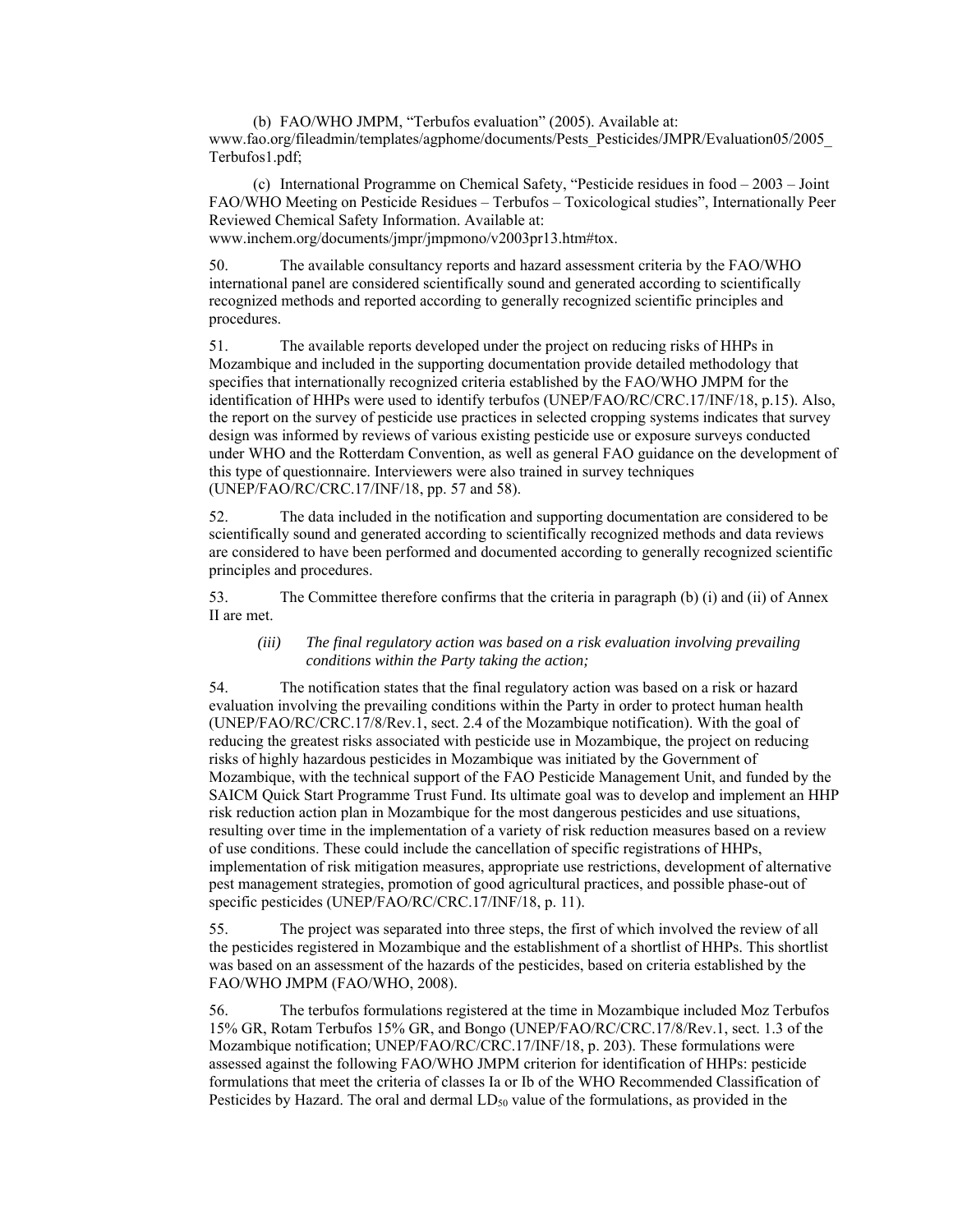registration dossier, were used as the basis for the classification.  $LD_{50}$  values for the formulations were available or could be estimated. The terbufos formulations were identified as extremely hazardous (class Ia) according to the JMPM criteria for HHPs based on the WHO Recommended Classification of Pesticides by Hazard, and therefore considered and shortlisted as HHP.

57. During the second step of the project, a use survey was carried out in selected regions and cropping systems in Mozambique. The main goal of the survey was to identify the conditions under which pesticides were being used in the country and their contribution to potential risks to human health and the environment.

58. The surveys (325 subsistence farmers interviewed) revealed that most of the farmers applied pesticides (95 per cent), and that the conditions of use were likely to result in undue (excessive) exposure. Half of the farmers interviewed had never received any training on pesticide use, and the other half, who had received training, often lacked understanding of the risks involved. Farmers were spraying vegetable crops at least 14 times per growing season. One out of three applications involved one of the HHP-containing formulations (almost 30 per cent of the farmers interviewed used HHPs).

59. In addition, almost none of the farmers (93 per cent) owned or wore adequate PPE, having only one or no protective items at all. Only 2 per cent of those applying HHPs wore adequate full-body PPE. About half of the farmers had not received any training on the use of pesticides. The majority of pesticide applicators used manual sprayers (36 per cent), followed by electric sprayers (with batteries) (33 per cent) and inappropriate equipment such as watering cans (13.5 per cent) or other (unknown) means (12.5 per cent). Approximately half of the farmers surveyed reported that they had noticed getting the pesticide on their clothes, bare skin or eyes during use. The main health symptoms associated with pesticide use by farmers noticing symptoms were headaches, skin rashes, burning eyes, vomiting, burning nostrils, blurred vision, dizziness and excessive sweating. Almost half of the farmers declared that they did not read pesticide labels, including use instructions such as proper dosage and protective measures, with the main reason being illiteracy. One out of four farmers poorly understood the hazard colour band on pesticide labels that indicates acute toxicity.

60. The survey results showed that the use of pesticides in general, and of HHPs in particular, was likely to result in excessive exposure of farmers in Mozambique. Therefore, the enforcement of risk mitigation measures that depended solely on wearing the appropriate PPE under the local conditions of use would be difficult and unlikely to give results.

61. The third step of the project consisted of a stakeholder consultation to further discuss the use and risks of HHPs in Mozambique and fine-tune the shortlist based on the survey results and the expertise and experience of stakeholders.

62. Terbufos and the products containing this active ingredient were considered to pose unacceptable risk to human health under the local conditions of use in Mozambique requiring risk mitigation measures. Therefore the authorities decided to ban the active ingredient terbufos from future use in the country and to cancel the registration of all products containing it (UNEP/FAO/RC/CRC.17/8/Rev.1, sects. 1.3 and 2.4.2.1 of the Mozambique notification, with a focus on terbufos-specific information as included in the supporting documentation).

63. Although specific information related to actual or measured terbufos exposure of agricultural workers in Mozambique was not included as part of the risk evaluation, the notification and supporting documentation provide an assessment of the prevailing conditions of use of pesticides in Mozambique. While no imports of terbufos formulations were recorded in the four years (2010–2013) prior to and including the period when the survey of users was carried out, registrations of those formulations remained in place and therefore future use could not be precluded (UNEP/FAO/RC/CRC.17/INF/18, p. 33). The registered uses for terbufos formulations were for maize, sorghum, potato and beans. These cropping systems were included in the survey of users conducted, and were the predominant crops in three of the regions of Mozambique surveyed. In addition, vegetable crops were reported as being the crops most frequently oversprayed by HHPs, which poses a risk to human health given the local conditions of use (application as many as 14 times per growing season) (UNEP/FAO/RC/CRC.17/INF/18, pp. 52–77). The notification and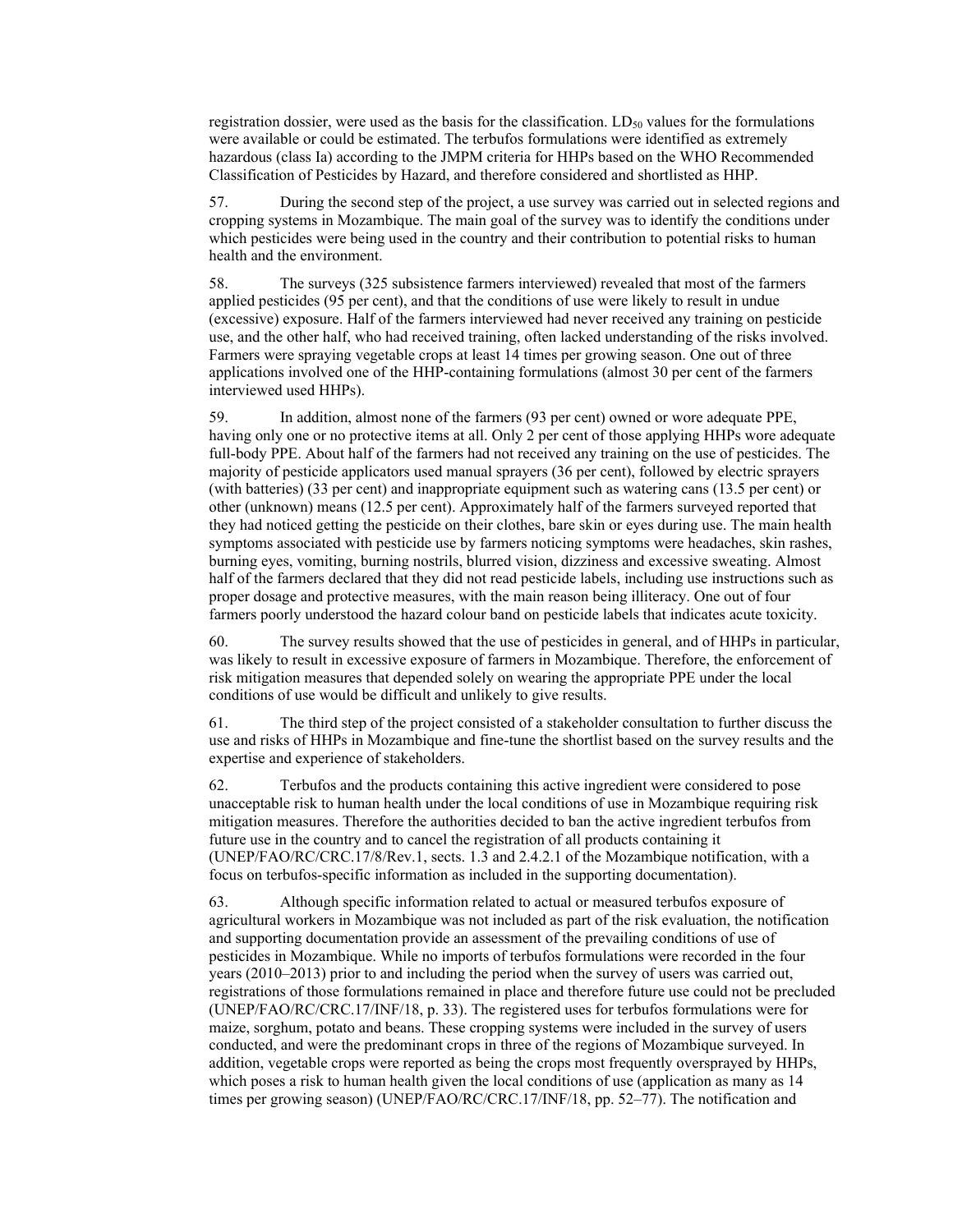supporting documentation indicate that the use of pesticides in general, and of HHPs (such as terbufos) in particular, was likely to result in excessive exposure of farmers given the availability, knowledge and use of PPE among farmers, and was evidenced by a high level of reporting of adverse health effects. The final regulatory action was taken as a result of the national objective of Mozambique of reducing the greatest risks associated with pesticide use.

64. The country's goal of developing and implementing an HHP risk reduction action plan could be considered as a national policy that HHPs not be registered based on the understanding that the prevailing conditions of use in Mozambique will result in unacceptable risks to agricultural workers. Terbufos and the terbufos formulations registered in Mozambique were identified as HHPs as they are classified as WHO class Ia – extremely hazardous pesticides. Therefore, taking into consideration the national objective of Mozambique of reducing risks of the most dangerous pesticides including HHPs, the results of the survey of pesticide use practices in selected cropping systems in Mozambique (some of which are representative of potential terbufos use), which included the identification of inadequate availability and use of PPE and terbufos' high acute toxicity (WHO hazard classification Ia – extremely hazardous), it is concluded that the final regulatory action was based on a risk evaluation involving the prevailing conditions within the Party taking the action.

65. The Committee therefore confirms that the criterion in paragraph (b) (iii) of Annex II is met.

66. The Committee confirms that the criteria of paragraph (b) of Annex II are met.

#### **(d) Annex II paragraph (c) criteria**

*(c) Consider whether the final regulatory action provides a sufficiently broad basis to merit listing of the chemical in Annex III, by taking into account:* 

*(i) Whether the final regulatory action led, or would be expected to lead, to a significant decrease in the quantity of the chemical used or the number of its uses;* 

67. The notification indicates that, before the regulatory action entered into force on 15 July 2014, terbufos was registered for use as an insecticide on maize, sorghum, potato and beans. The notification also provides quantities of the formulations imported for the years 2008 (4,650 kg) and 2009 (6,750 kg) (UNEP/FAO/RC/CRC.17/8/Rev.1, sects. 2.3.1 and 2.5.1 of the Mozambique notification).

68. The final regulatory action banned the import and use of terbufos in Mozambique and cancelled the registration of all products containing terbufos. Therefore, it is expected that the regulatory action will lead to a significant reduction in the quantity of the chemical used in Mozambique.

- 69. The Committee therefore confirms that the criterion in paragraph (c) (i) is met.
	- *(ii) Whether the final regulatory action led to an actual reduction of risk or would be expected to result in a significant reduction of risk for human health or the environment of the Party that submitted the notification;*

70. Given that the ban of the import and use, and the cancellation of the registration of products containing terbufos is expected to lead to a significant reduction in the quantity of the chemical used in Mozambique, the risks to human health are expected to be significantly reduced.

- 71. The Committee therefore confirms that the criterion in paragraph (c) (ii) is met.
	- *(iii) Whether the considerations that led to the final regulatory action being taken are applicable only in a limited geographical area or in other limited circumstances;*

72. The notification states that countries with similar conditions as well as those where farmers use pesticides without PPE could take a similar decision in order to protect human health (UNEP/FAO/RC/CRC.17/8/Rev.1, sect. 2.5.2 of the Mozambique notification). The considerations that led to the final regulatory action are generally applicable to other countries and are related to the intended use of terbufos as a pesticide.